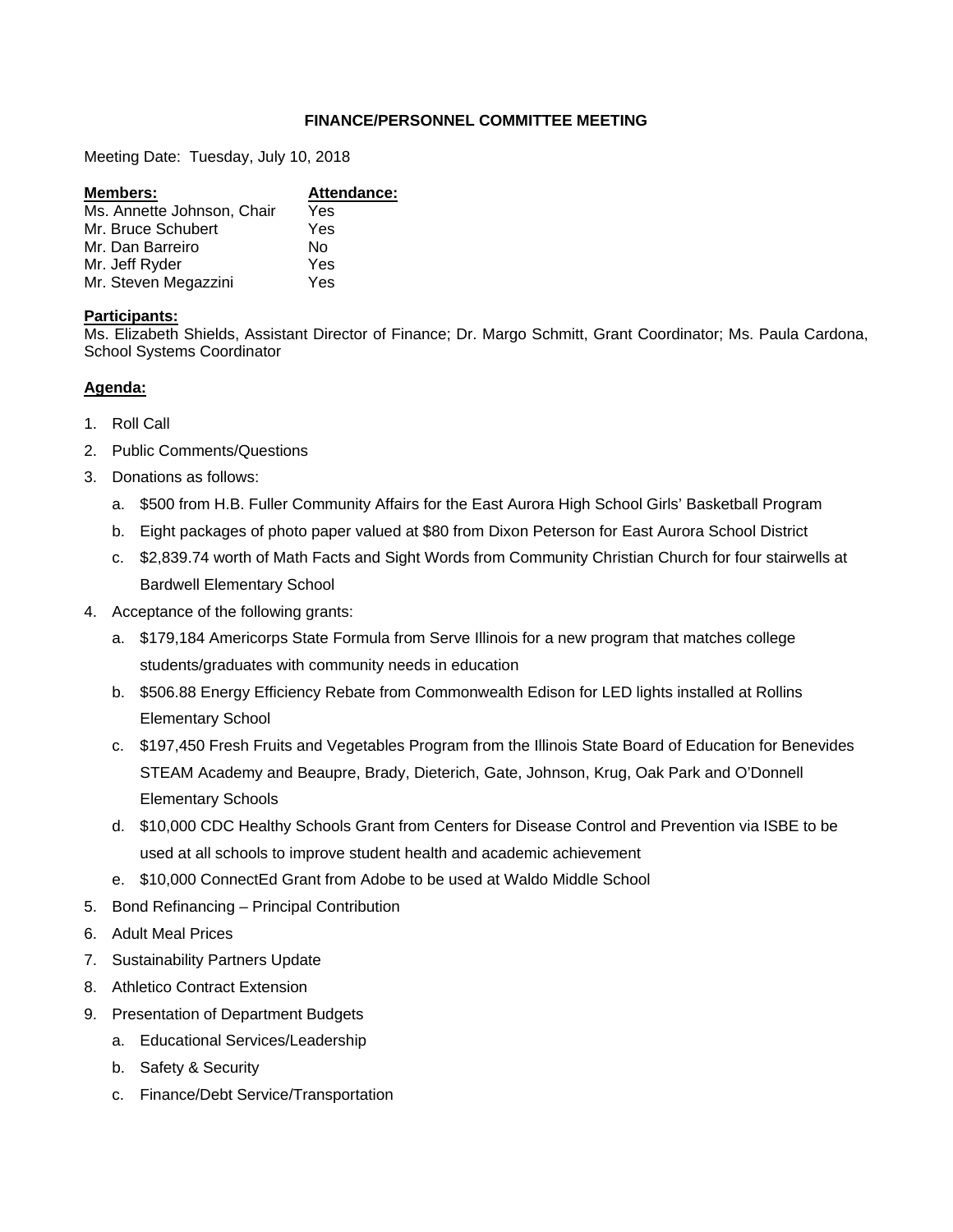- 10. Tentative FY19 Budget Discussion
- 11. Review of Revisions to the Following IASB PRESS (Illinois Association of School Boards Policy Reference Education Subscription Service
	- a. 5:20 General Personnel‐Workplace Harassment Prohibited
	- b. 5:200 Professional Personnel‐Terms and Conditions of Employment
	- c. 6:10 Instruction‐Educational Goals, Philosophy and Objectives
	- d. 6:30 Instruction‐Organization of Instruction
	- e. 6:60 Instruction‐Curriculum Content
	- f. 6:120 Instruction‐Education of Children with Disabilities
	- g. 6:135 Instruction‐Accelerated Placement Program
	- h. 6:190 Instruction-Extracurricular and Co-Curricular Activities
	- i. 6:230 Instruction-Library Media Program
	- j. 6:240 Field Trips and Recreational Class Trips

### 12. New Business

- 13. Closed Session, if needed
- 14. Adjournment

## **Minutes**

Public Comments – None.

Donations – Accepted.

Grants – Accepted.

### Bond Refinancing – Principal contribution

Mr. Ryder has performed an analysis of the FY 2018 financial operations and from that, has created a preliminary budget for the 2019 fiscal year. The preliminary budget shows the district will be able to make the full \$ 4 million contribution to the debt service fund in fiscal 2019 in order to level off and fix the bond levy for the tax payers.

### Adult meal prices

The Committee moved the proposal to the full board for approval

### Sustainability Partners Update

Sustainability Partners was present for the bid opening for the LED lighting project. As the possibility of them securing project work gets closer, their contract for services will be more closely defined. Legal firm will review their calculators related to the lighting project and advise the district.

### Athletico contract extension

The Committee moved the proposal to the full board for approval

## Presentation of Department Budgets

Ms. Shields presented the Educational Services/Leadership. This budget was reduced 41% from the prior year budget and committee recommended it be moved to full board for approval.